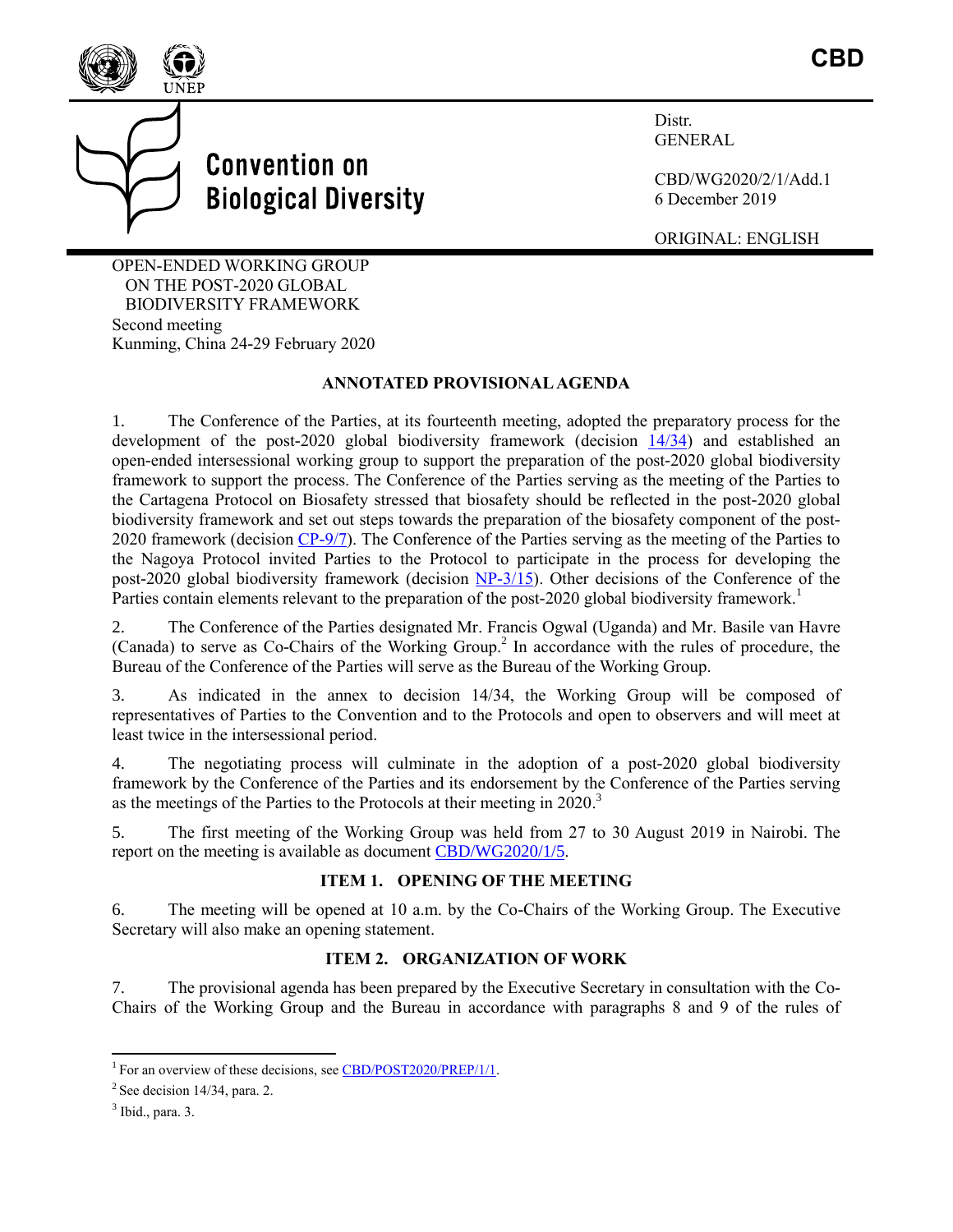CBD/WG2020/2/1/Add.1 Page 2

procedure for the meetings of the Conference of Parties, taking into account the preparatory process described in the annex to decision 14/34 and the outcomes of the first meeting of the Working Group.

8. The Working Group is expected to conduct the work of its second meeting in plenary but may establish contact groups as needed to advance its work. Interpretation will be provided in the six official languages of the United Nations. A proposed organization of work is shown in annex I below. The Working Group will be invited to agree on the proposed organization of work.

9. A list of documents for the second meeting of the Working Group is contained in annex II below.

# **ITEM 3. PROGRESS SINCE THE FIRST MEETING OF THE WORKING GROUP**

10. Under this item, the Working Group will have before it a note by the Executive Secretary on the consultations conducted and other contributions received regarding the post-2020 process.

11. The Co-Chairs and the Executive Secretary will provide the Working Group with their perspectives on the consultations conducted and other contributions received.

12. The Working Group is expected to take stock of the outcome of the consultations on the post-2020 process.

## **ITEM 4. POST-2020 GLOBAL BIODIVERSITY FRAMEWORK**

13. In decision 14/34, paragraph 5, the Conference of the Parties decided that the post-2020 global biodiversity framework should be accompanied by an inspirational and motivating 2030 mission as a stepping stone towards the 2050 Vision "Living in harmony with nature". Various decisions of the Conference of the Parties indicate that the framework should include certain elements. 4

14. Under this item, the Working Group will have before it a note by the Co-Chairs of the Working Group containing a draft text of the post-2020 global biodiversity framework on the potential elements of the structure and scope of the post-2020 global biodiversity framework prepared on the basis of the consultations undertaken, the submissions received and the results of the first meeting of the Working Group, as well as the recommendations emanating from the eleventh meeting of the Ad Hoc Open-ended Working Group on Article 8(j) and Related Provisions of the Convention on Biological Diversity and the twenty-third meeting of the Subsidiary Body on Scientific, Technical and Technological Advice.

15. The Working Group is expected to consider this draft.

#### **ITEM 6. OTHER MATTERS**

16. Under this item, the Working Group may address other matters related to the subject matter of the meeting.

## **ITEM 7. ADOPTION OF THE REPORT**

17. The Working Group will be invited to consider and adopt the report on the work of its second meeting on the basis of the draft report prepared by the Rapporteur.

## **ITEM 8. CLOSING STATEMENTS**

18. The meeting is expected to close at 1 p.m. on Saturday, 29 February 2020.

 $\overline{\phantom{a}}$ 

<sup>&</sup>lt;sup>4</sup> For an overview of these decisions, see **CBD/POST2020/PREP/1/1**.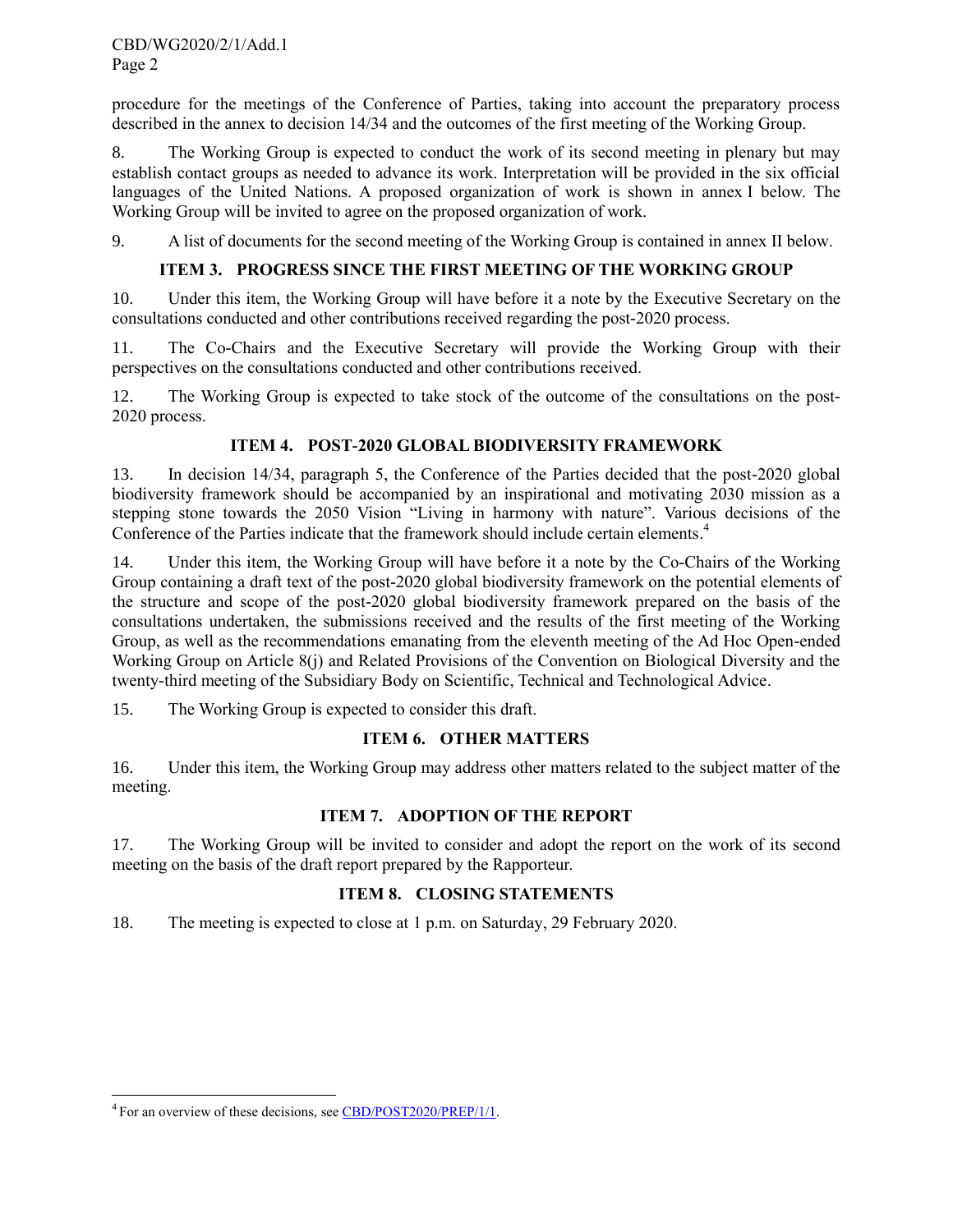#### *Annex I*

# **PROPOSED ORGANIZATION OF WORK FOR THE SECOND MEETING OF THE OPEN-ENDED WORKING GROUP ON THE POST-2020 GLOBAL BIODIVERSITY FRAMEWORK**

|                               | <b>Morning</b>                                                                                 | Afternoon                                          |
|-------------------------------|------------------------------------------------------------------------------------------------|----------------------------------------------------|
| Monday<br>24 February 2020    | Item 1. Opening<br>Item 2. Organization of work<br>Item 3. Progress since the first<br>meeting | Item 4. Post-2020 global biodiversity<br>framework |
| Tuesday<br>25 February 2020   | Pending matters                                                                                | Pending matters                                    |
| Wednesday<br>26 February 2020 | Pending matters                                                                                | Pending matters                                    |
| Thursday<br>27 February 2020  | Pending matters                                                                                | Pending matters                                    |
| Friday<br>28 February 2020    | Pending matters                                                                                | Pending matters                                    |
| Saturday<br>29 February 2020  | Consideration of<br>recommendations                                                            |                                                    |
|                               | Item 6. Other matters                                                                          |                                                    |
|                               | Item 7. Adoption of the report                                                                 |                                                    |
|                               | Item 8. Closing statements                                                                     |                                                    |